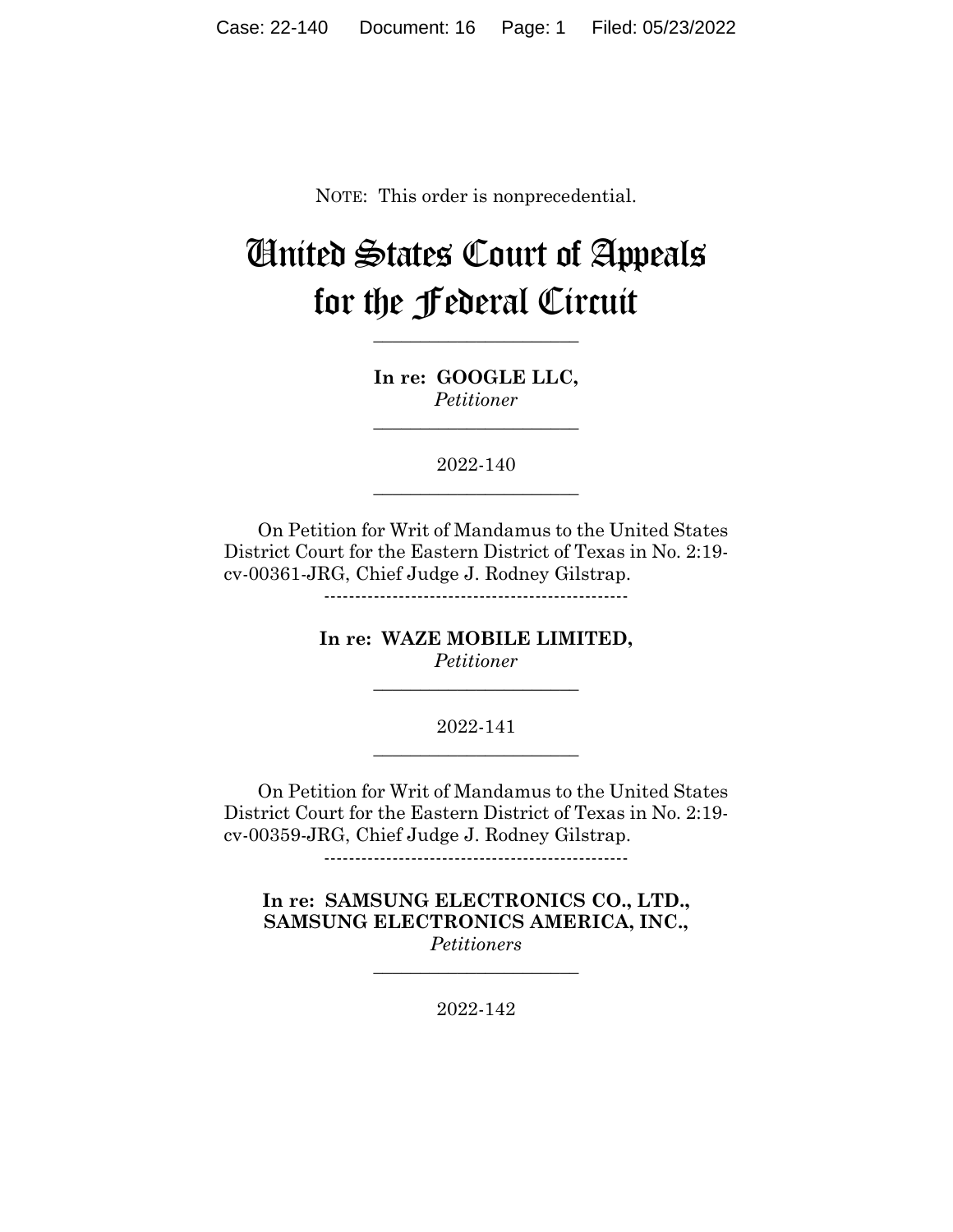On Petition for Writ of Mandamus to the United States District Court for the Eastern District of Texas in No. 2:19 cv-00362-JRG, Chief Judge J. Rodney Gilstrap.

**\_\_\_\_\_\_\_\_\_\_\_\_\_\_\_\_\_\_\_\_\_\_**

## **ON PETITION \_\_\_\_\_\_\_\_\_\_\_\_\_\_\_\_\_\_\_\_\_\_**

**\_\_\_\_\_\_\_\_\_\_\_\_\_\_\_\_\_\_\_\_\_\_**

Before LOURIE, TARANTO, and HUGHES, *Circuit Judges*.

LOURIE, *Circuit Judge*.

## **O R D E R**

In these consolidated cases, Google LLC, Waze Mobile Limited, and Samsung Electronics Co., Ltd. et al. (collectively, "Petitioners") seek writs of mandamus directing the United States District Court for the Eastern District of Texas to transfer these cases to the United States District Court for the Northern District of California. AGIS Software Development, LLC ("AGIS") opposes. For the reasons below, we grant the petitions and direct transfer.

I

# A

AGIS is a subsidiary of Florida-based AGIS Holdings, Inc. AGIS was assigned AGIS Holdings' patent portfolio and incorporated in the state of Texas shortly before AGIS started to file infringement suits in the Eastern District of Texas in 2017. AGIS shares an office in Marshall, Texas with another subsidiary of AGIS Holdings where AGIS maintains copies of its patents, assignment records, prosecution records, license agreements, and corporate records. No employee of AGIS or a related AGIS entity works regularly from that location.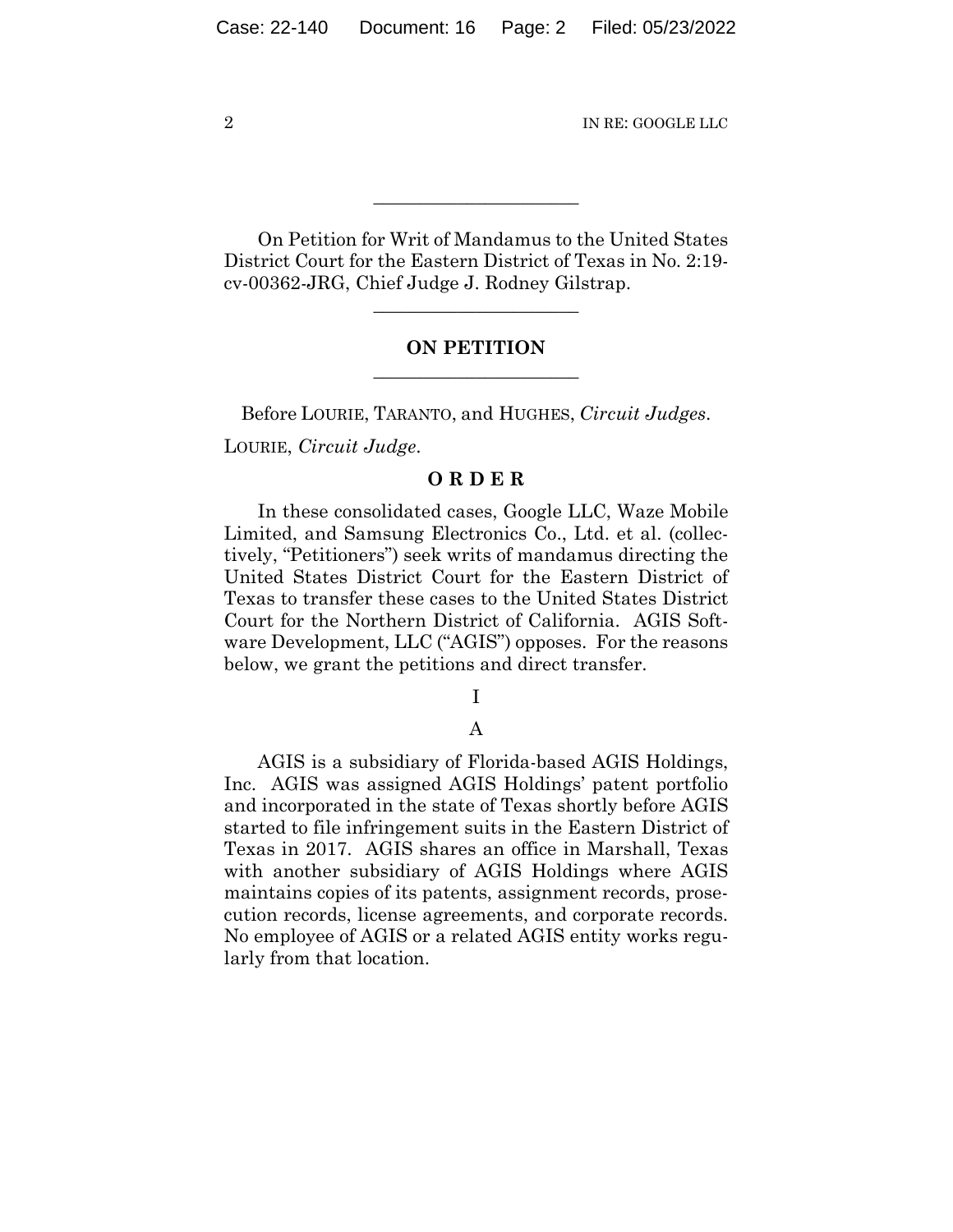In the complaints underlying Appeal Nos. 2022-140 and 2022-142, AGIS has accused: (1) Google's software applications that enable users of its products to form groups, view the locations of other users on a map, and communicate together, of infringing U.S. Patents 8,213,970; 9,408,055; 9,445,251; 9,467,838; 9,749,829 ("the '829 patent"); and 9,820,123 ("the '123 patent"); and (2) Samsung of infringing the '829 and '123 patents for selling devices that run Google's accused applications and that use Samsung's messaging functionality in conjunction with those applications.

Google and Samsung moved under 28 U.S.C. § 1404(a) to transfer AGIS's infringement actions to the Northern District of California. They argued that the accused software applications at the center of the cases were designed and developed at Google's headquarters within the Northern District of California; that potential witnesses and sources of proof were in the Northern District of California (including Google's source code and technical documents, Google's employees that were knowledgeable of the accused products, and prior art witnesses); and that, as a matter of judicial economy, the cases should be transferred together to be decided by the same trial judge.

The district court denied the motions. The court noted that the Northern District of California had a comparative advantage in being able to compel unwilling witnesses. On the other hand, the court determined that court congestion, judicial economy considerations, and local interest factors all weighed against transfer. In particular, the court weighed against transfer the fact that AGIS had previously litigated the asserted patents before the same trial judge up to the pretrial conference. The remaining factors, the court determined, favored neither of the two possible forums. On balance, the court determined that Google and Samsung had each failed to demonstrate that the Northern District of California was clearly more convenient and accordingly denied transfer.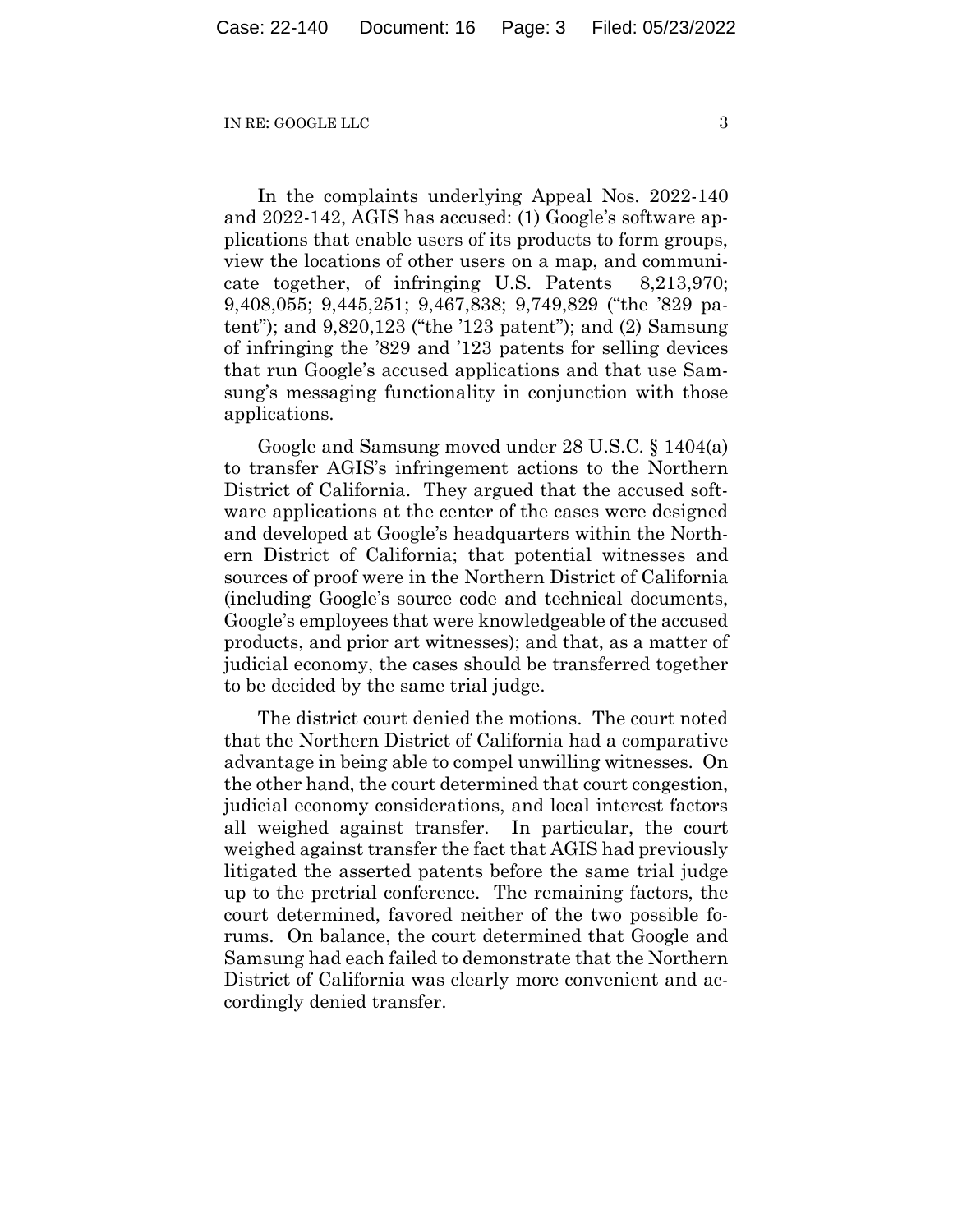B

In the third case before us, AGIS has accused Waze (a wholly-owned subsidiary of Google) of similarly infringing the '829 and '123 patents based on the Waze Carpool mobile applications. The Waze case was actually initially consolidated with the Samsung and Google cases. Like Google and Samsung, Waze moved to transfer to the Northern District of California. Waze argued that its employees responsible for the accused applications, including its Managing Director, are in the Northern District of California (as well as Israel and New York) and that Waze does not have any offices or employees in the Eastern District of Texas. Waze also identified the same prior art witnesses as identified by Google and Samsung in Northern California. Waze added that its documents are physically present and/or electronically accessible from Northern California.

As with Samsung's and Google's motions, the district court denied Waze's transfer request. The district court found that the compulsory process factor favored transfer. But, as in the Samsung and Google cases, the court weighed against transfer its prior familiarity with AGIS's patents and that it could likely hold a trial sooner. The district court found that the remaining factors were neutral. On balance, the district court similarly found that Waze had failed to show that the Northern District of California was a clearly more convenient forum for the litigation than the Eastern District of Texas. Waze, Google, and Samsung then each filed identical petitions seeking writs of mandamus, and we consolidated the petitions for purposes of briefing and resolution.

### II

## A

We follow regional circuit law on transfer motions under 28 U.S.C. § 1404(a). *See In re TS Tech USA Corp*., 551 F.3d 1315, 1319 (Fed. Cir. 2008). In deciding whether the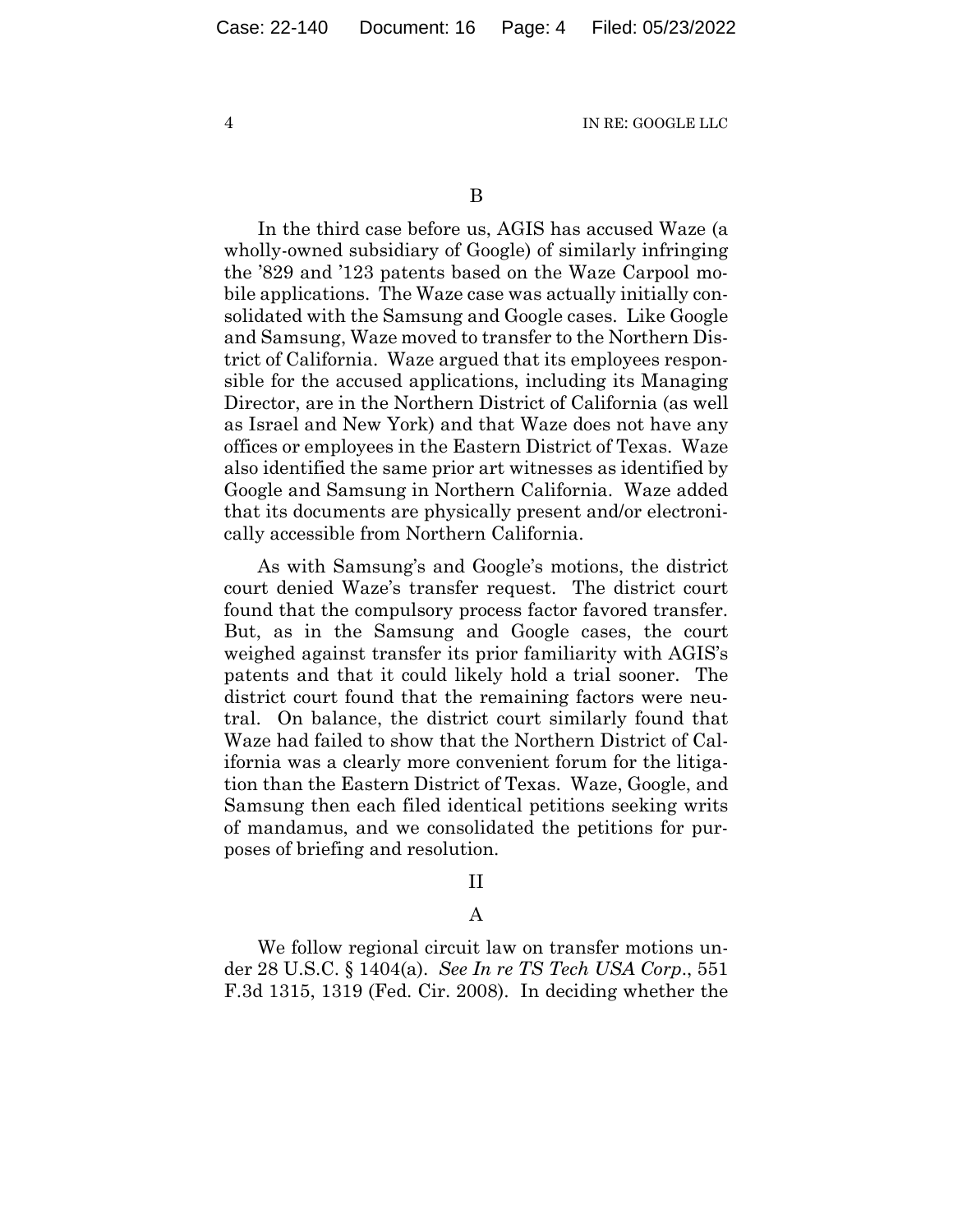district court should have granted transfer under § 1404(a), we ask whether "the movant demonstrate[d] that the transferee venue is clearly more convenient" such that the district court's contrary determination was a clear abuse of discretion. *In re Radmax, Ltd*., 720 F.3d 285, 288 (5th Cir. 2013) (quoting *In re Volkswagen of Am., Inc*., 545 F.3d 304, 315 (5th Cir. 2008) (en banc) (internal quotation marks omitted)).

The Fifth Circuit has identified private and public interest factors relevant to determining whether a case should be transferred under  $\S 1404(a)$ . The public interest factors are: (1) the administrative difficulties flowing from court congestion; (2) the local interest in having disputes regarding activities occurring principally within a particular district decided in that forum; (3) the familiarity of the forum with the law that will govern the case; and (4) the avoidance of unnecessary problems of conflict of laws or in the application of foreign law. *In re Juniper Networks, Inc.*, 14 F.4th 1313, 1317 (Fed. Cir. 2021). The private interest factors are: (1) the relative ease of access to sources of proof; (2) the availability of compulsory process to secure the attendance of non-party witnesses whose attendance may need to be compelled by court order; (3) the relative convenience of the two forums for potential witnesses; and (4) all other practical problems that make the trial of a case easy, expeditious, and inexpensive. *Id.* at 1316–17.

Mindful that the district court is generally better positioned to evaluate the evidence, we review a transfer ruling for a clear abuse of discretion. *See In re Vistaprint Ltd.*, 628 F.3d 1342, 1344–46 (Fed. Cir. 2010); *TS Tech*, 551 F.3d at 1319 (noting that a petitioner must demonstrate that the denial was a "clear" abuse of discretion such that refusing transfer produced a "patently erroneous result" (quoting *Volkswagen*, 545 F.3d at 310 (internal quotation marks omitted)); *see also Juniper*, 14 F.4th at 1318 (explaining that "when a district court's denial of a motion to transfer amounts to a clear abuse of discretion under governing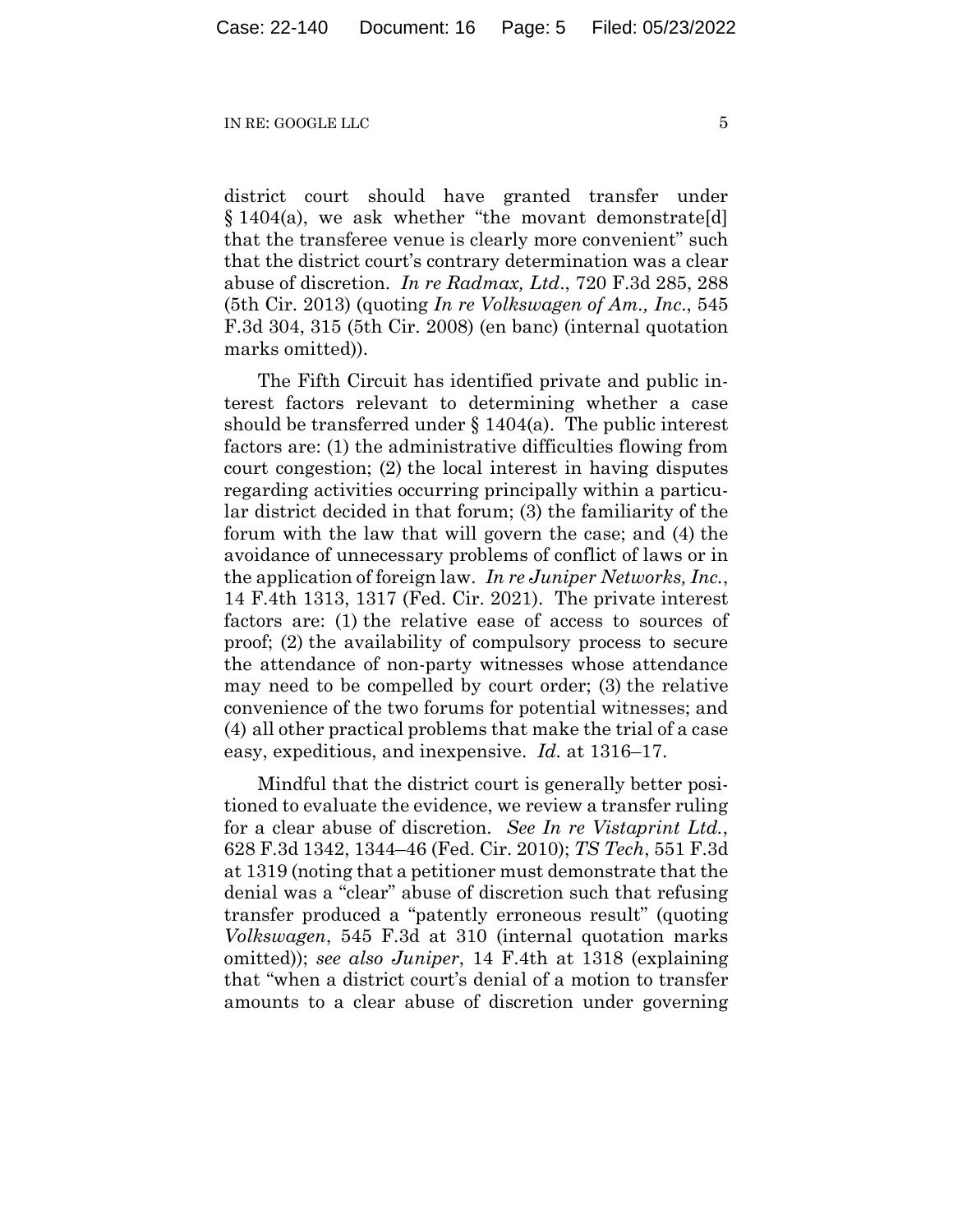legal standards, we have issued mandamus to overturn the denial of transfer" and collecting cases granting mandamus).

Petitioners argue that the district court's failure to find that the convenience factors strongly favor transfer in all three cases was a clear abuse of discretion. They contend that Northern California is far more easily accessible for potential witnesses and sources of proof. Petitioners also contend that the transferee venue has a strong local interest in these cases while the Eastern District has no cognizable interest. In this regard, Petitioners emphasize that AGIS's connections to the Eastern District are entitled to minimal consideration because they are litigation-driven. Petitioners further contend that any judicial economy considerations that favor keeping these cases in a district in which AGIS previously litigated its patents are insufficient to outweigh the clear convenience of the transferee forum.

AGIS responds that the district court correctly denied transfer in all three cases. AGIS argues that its own witnesses either reside in, or would prefer to travel to, the Eastern District of Texas. AGIS further contends that the Eastern District is more convenient for accessing AGIS's patent-related documents and license agreements stored at its offices in Marshall. AGIS further asserts that the district court was correct to not weigh the local interest factor in favor of transfer in the cases because of AGIS's connections to the Eastern District. AGIS also contends that the Eastern District has a comparative advantage both with regard to the court congestion factor and with regard to judicial economy considerations given its prior handling of AGIS's patent infringement suits.

### B

We agree with Petitioners that the Northern District of California is clearly the more convenient forum in the Google and Samsung cases. Given that Google's accused functionality is at the center of the allegations in both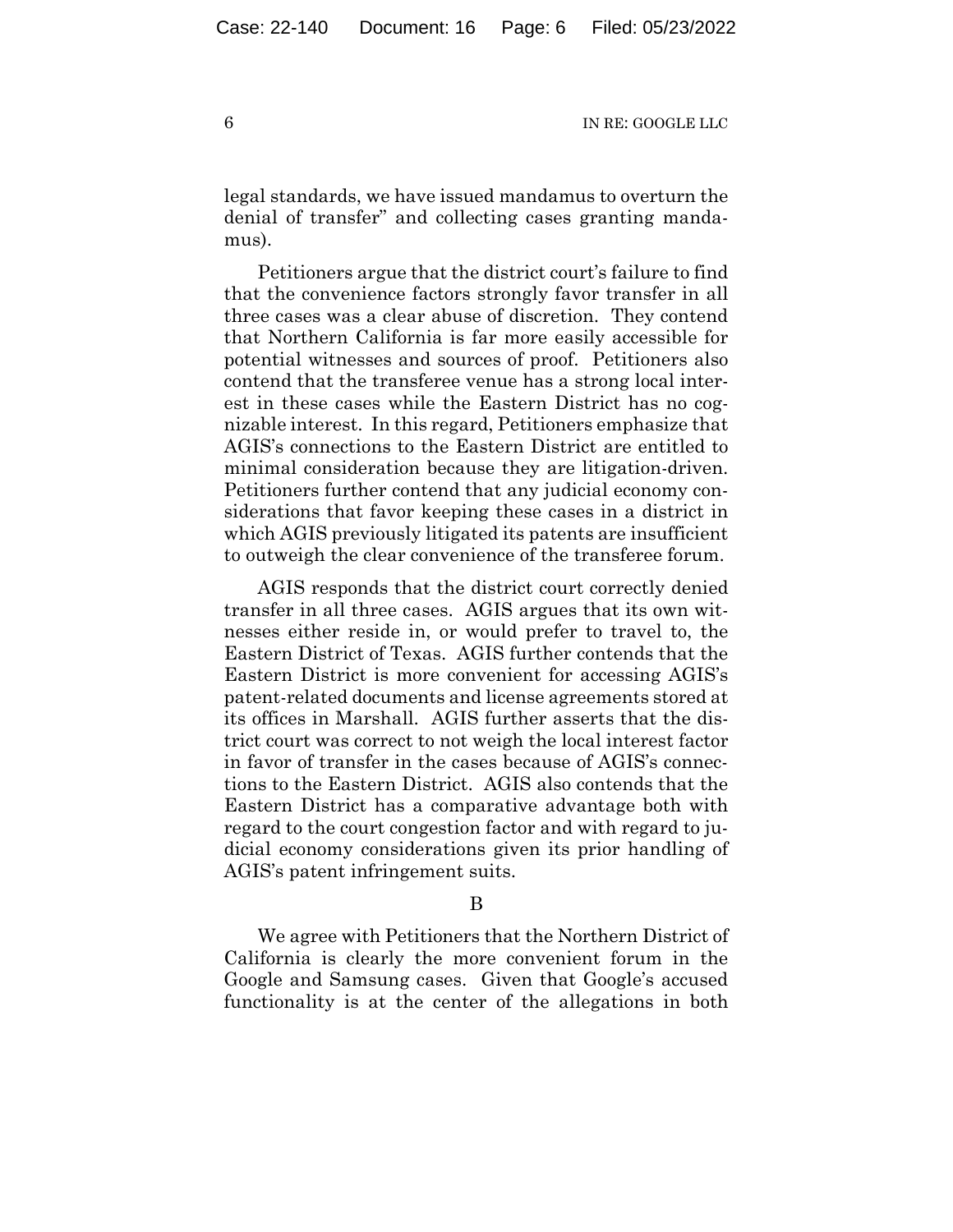cases, it is not surprising that witnesses reside in Northern California—the location of Google's headquarters where the accused technology was developed. Google and Samsung each identified at least 5 Google employees in the transferee forum with relevant and material information. Samsung and Google further identified five prior art witnesses in the Northern District of California. Transfer would ensure not only that the forum would be more convenient for the balance of the witnesses, but also that a court could compel their testimony if necessary.

The district court weighed against transfer the presence of an AGIS consultant, Eric Armstrong, in the Eastern District as a potential witness on whether AGIS Holdings' own products constituted invalidating prior art.[1](#page-6-0) But Mr. Armstrong appears to have disclaimed material knowledge of those products before the applicable priority dates. Appx547–550. And even accounting for Mr. Armstrong, Samsung and Google identified far more witnesses in Northern California. Moreover, while AGIS notes that several of its potential witnesses in Austin, Colorado, Virginia, and Florida would prefer to travel to Eastern Texas, the district court here correctly recognized that these witnesses were not entitled to significant weight because these witnesses "would require hours of travel regardless." Appx006.

We also agree with Petitioners that the sources of proof factor weighs in favor of transfer. Google explains, without dispute from AGIS, that the technical documents and source code relating to the accused functionality "are physically present and/or electronically accessible" in the Northern District of California. Appx229. The district court discounted the convenience of litigating these cases

<span id="page-6-0"></span><sup>&</sup>lt;sup>1</sup> The district court treated the presence of AGIS's expert witness in the Eastern District as entitled to little weight.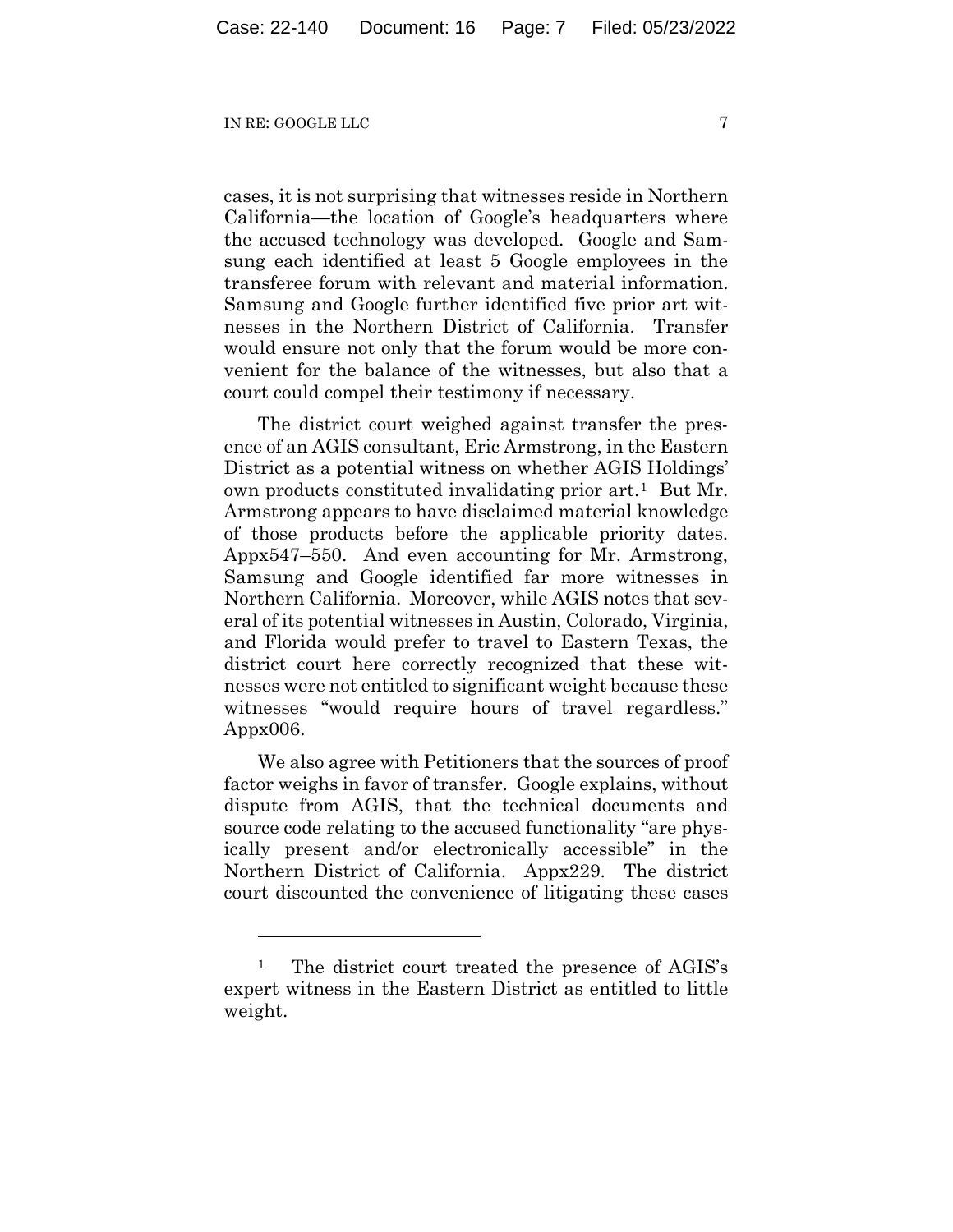close to that evidence on the ground that Google could produce the information electronically in the Eastern District. *See, e.g.,* Appx004. But "while electronic storage of documents makes them more widely accessible than was true in the past, that does not make the sources-of-proof factor irrelevant." *Juniper*, 14 F.4th at 1321.

The district court also weighed against transfer the fact that AGIS stores its patent-related documents and corporate records at its office space in Marshall, Texas. However, it appears that the relationship between the forum and AGIS and its materials served no meaningful purpose, not even to secure application of Texas substantive law to AGIS, except to attempt to establish a presence for forum selection for patent cases. AGIS leased its office just prior to commencing litigation in the Eastern District. And the company's Texas office, where it stores the above-identified documents, does not appear to be a place of regular business; AGIS's principals and employees do not work from that office. AGIS therefore has no presence in Texas that should be given significant weight in this analysis. *See In re Verizon Bus. Network Servs. Inc.*, 635 F.3d 559, 562 (Fed. Cir. 2011) (rejecting the argument that documents that were nothing more than artifacts of litigation were entitled to weight)[.2](#page-7-0) 

Turning to the public interest factors, we agree with Petitioners that the district court failed to give full weight to the Northern District of California's comparative local interest in resolving the claims against Google and Samsung. These cases are analogous to the situation in *Juniper* where the accused products were designed and developed in the transferee forum and plaintiff's only connections to the transferor forum were largely tied to

<span id="page-7-0"></span><sup>2</sup> The court also pointed to potential documents from Mr. Armstrong, but that witness testified that "all documents are on AGIS, I don't have any." Appx462.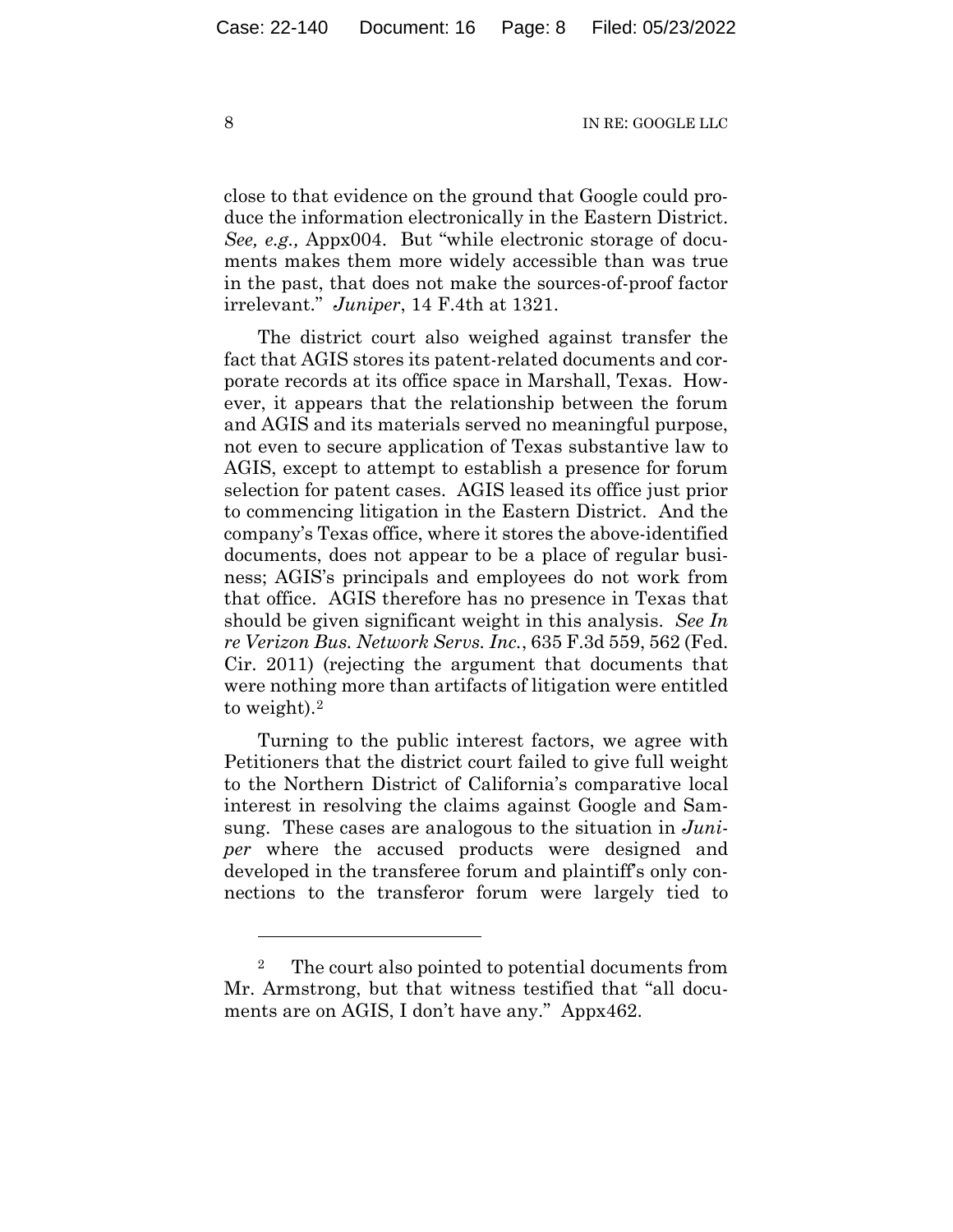bringing patent lawsuits in that district. We explained that because the events forming the basis for the infringement claims occurred mainly in the transferee forum, it had a substantial local interest in resolving the dispute, whereas plaintiff's patent-litigation-inspired connections to its chosen forum were "not entitled to significant weight" and "insubstantial compared to" defendant's relevant connections to the transferee forum. 14 F.4th at 1320. Similarly here, the locus of events giving rise to AGIS's infringement suits occurred in the transferee forum where Google designed and developed the accused functionality. In contrast, AGIS's minimal presence, apparently tied to filing suit in the Eastern District where no AGIS employees usually work, is insufficient to establish a comparable interest in the transferor forum.[3](#page-8-0) Thus, the court clearly abused its discretion in weighing this factor as neutral.

<span id="page-8-0"></span><sup>3</sup> The district court also weighed against transfer that Samsung has "direct and substantial ties to this District," Appx029, and "Google has several ties to this District," namely, its facilities in Flower Mound, Texas where Google says certain devices are repaired by an independent company. Appx009–10. The problem with this analysis is that it relies on Google's and Samsung's "general presence in the [transferor] forum, not on the locus of the events that gave rise to the dispute." *In re Google LLC*, No. 2021-171, 2021 WL 4592280, at \*5 (Fed. Cir. Oct. 6, 2021). We have held that a party's "general presence" in a particular district is "not enough to establish a local interest" that weighs against another forum's local interest tied to events giving rise to the particular suit. *Juniper*, 14 F.4th at 1320; *see Google*, 2021 WL 4592280, at \*5. Rather, what is required for a relevant local interest to weigh in this factor is that there be "significant connections between a particular venue and *the events that gave rise to a suit*." *In re Apple,*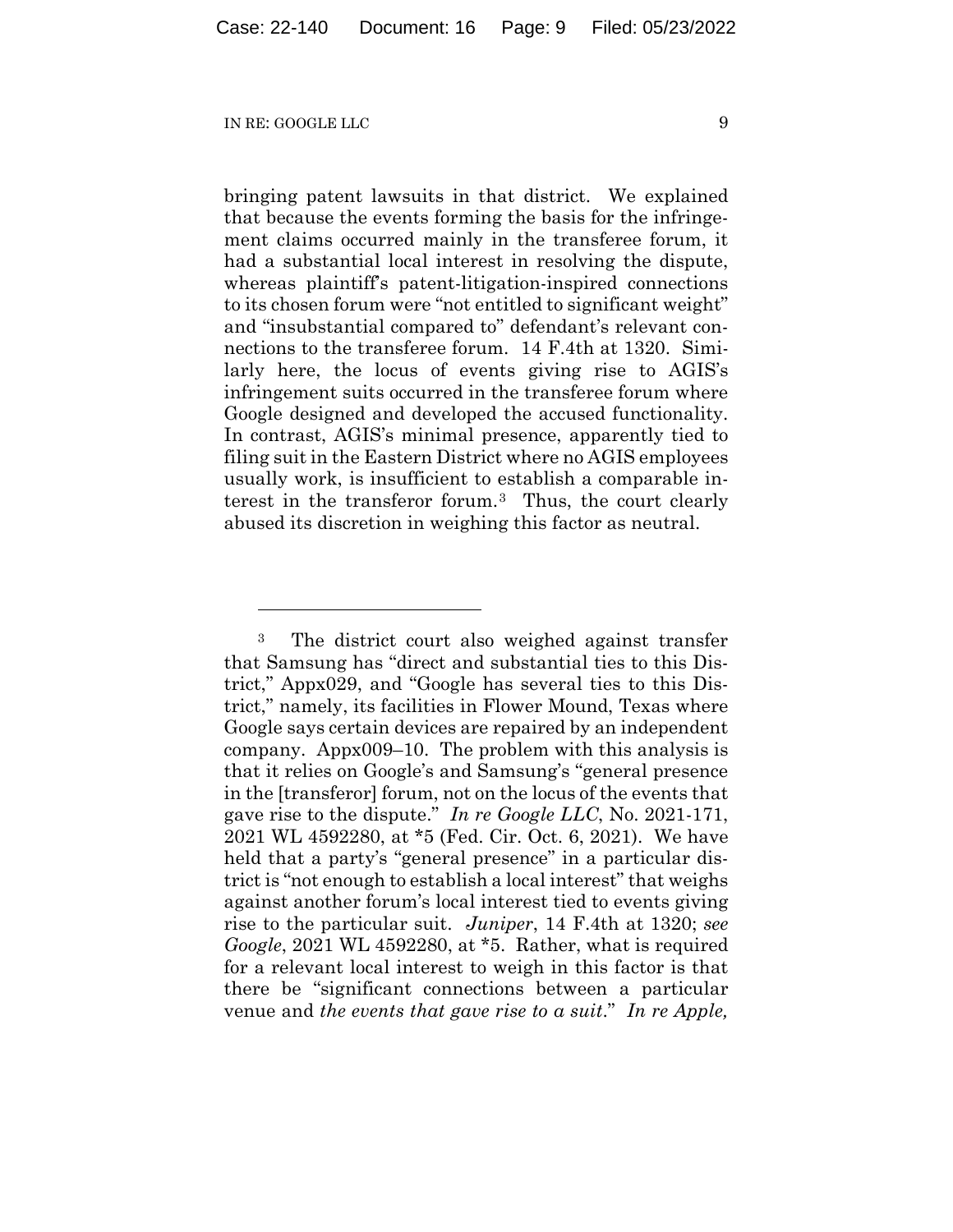As for the remaining factors, we also agree with Petitioners. While a court may consider its prior familiarity with the asserted patents in assessing judicial economy considerations for transfer, *see Vistaprint*, 628 F.3d at 1344, we have at the same time made clear that just because "a patent is litigated in a particular[forum]" does not mean "the patent owner will necessarily have a free pass to maintain all future litigation involving that patent in that [forum]," *id.* at 1347 n.3; *see also Verizon*, 635 F.3d at 562 ("To interpret § 1404(a) to hold that any prior suit involving the same patent can override a compelling showing of transfer would be inconsistent with the policies underlying  $\S 1404(a)$ ."). Here, any judicial economy gained in having the district court preside over this case based on its prior familiarity with some of the issues, from a prior claim construction in a different case brought by AGIS, is clearly insufficient in this case to outweigh the other factors that clearly favor transfer.

Furthermore, while the Eastern District appears likely to be able to schedule a trial in these cases faster than the Northern District of California, that seems to rest not so much on significant differences in docket congestion but, in significant part, on the considerable delay in resolving the transfer motions, which resulted in progress in the cases in the interim. That progress hardly need go to waste upon transfer. In any event, neither the district court nor AGIS has identified any reason why a more rapid disposition of the cases should be assigned such significant weight here to outweigh the clear convenience of the transferee forum.

Under these circumstances, we conclude that the district court clearly abused its discretion, leading to a patently erroneous result, when it denied Petitioners'

*Inc.*, 979 F.3d 1332, 1345 (Fed. Cir. 2020) (citation omitted); *see Google*, 2021 WL 4592280, at \*5.